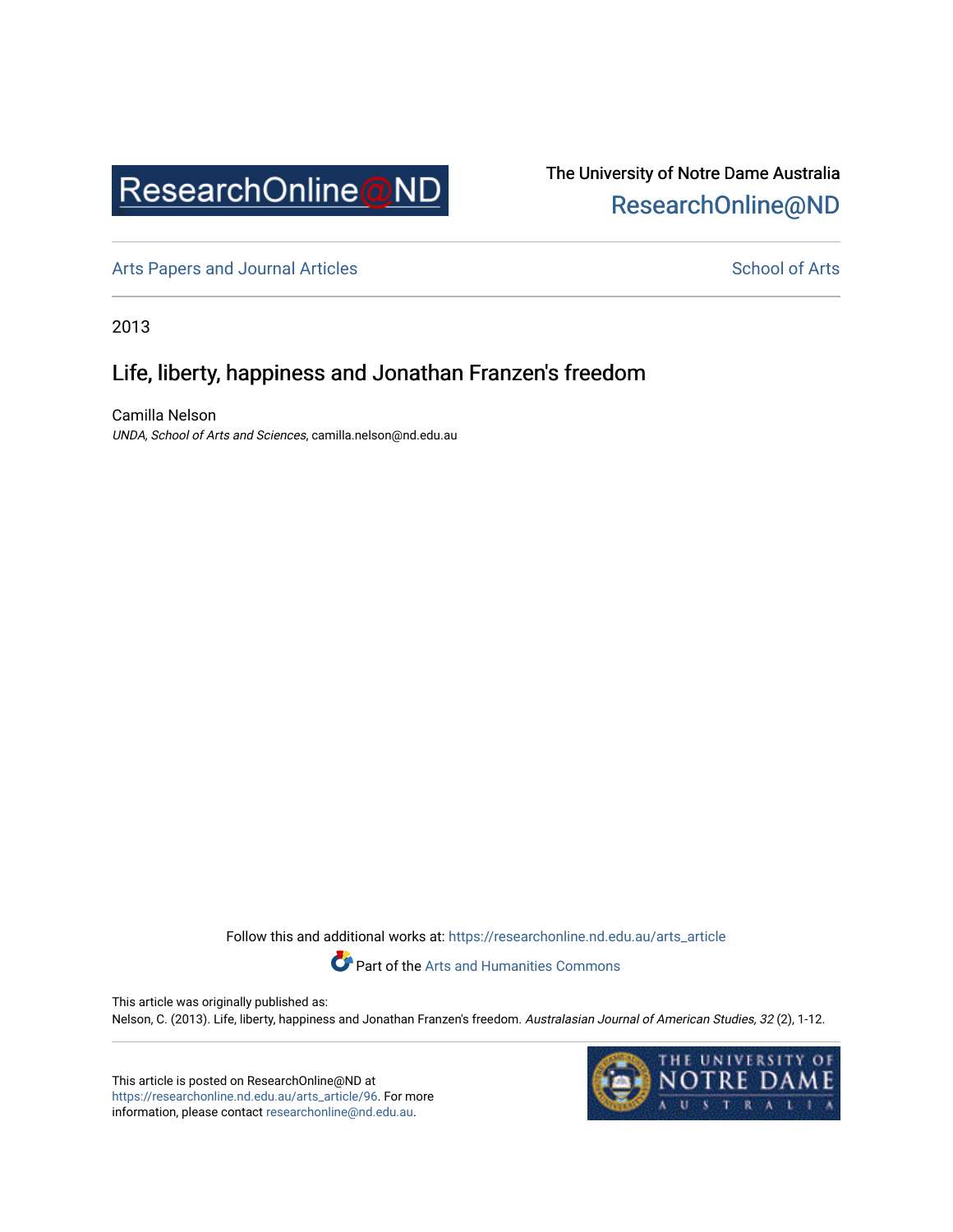#### **ARTICLES**

## **LIFE, LIBERTY, HAPPINESS AND JONATHAN FRANZEN'S**  *FREEDOM*

### CAMILLA NELSON

ABSTRACT*: This essay explores the relationship between happiness and the American liberal project as it features in Jonathan Franzen's* Freedom*. It investigates the ways in which the idea of happiness is structured by, and inscribed within, the form and origins of the social novel, with consequences for the novelist and the wider culture.* 

Few nations have been so intimately associated with the idea of happiness as the United States of America. Few countries can claim to have enshrined happiness — or, at least, the right to its pursuit — within their founding political documents, and no other country has so remorselessly articulated this idea of the 'pursuit of happiness' in terms of competitive individualism and the acquisition of wealth. It is therefore unsurprising that Jonathan Franzen, America's best-known apologist for the social novel, should choose happiness as a talking point during his brief antipodean stop on the whirlwind tours that followed the publication of his phenomenally successful third novel, *The Corrections*.<sup>1</sup> During this Sydney visit in 2003, Franzen informed a solidly middle class audience that the most difficult subject matter for a writer to tackle was not dreams (readers want to stay in present action), delusions (readers want to sense a clear goal), unsympathetic characters (characters need only be empathetic, not sympathetic), or indeed, anxiety, depression, aging parents or Alzheimer's disease (all of which have featured prominently in Franzen's work), but happiness.<sup>2</sup> Happiness, Franzen told his audience, is virtually unwriteable. This essay investigates Franzen's claim that happiness is harder for a writer to handle than desperation and why — as Franzen blithely went on to assert in the very next sentence — the only writer who may have succeeded in bringing happiness to the printed page is Leo Tolstoy.

Half a dozen years after Franzen's Festival appearance downunder, it was apposite that both happiness and Tolstoy should feature as significant themes in Franzen's latest novel, *Freedom* — a novel that examines the idea of happiness in the context of the American liberal project.<sup>3</sup> In *Freedom* the problem of happiness as a consequence of living for oneself or living for others — which is such a fundamental consideration in everything that Tolstoy wrote — is rearticulated around a more traditional liberal formula in which the idea of individualism jostles up against a vague sort of gesturing towards the concept of the common good.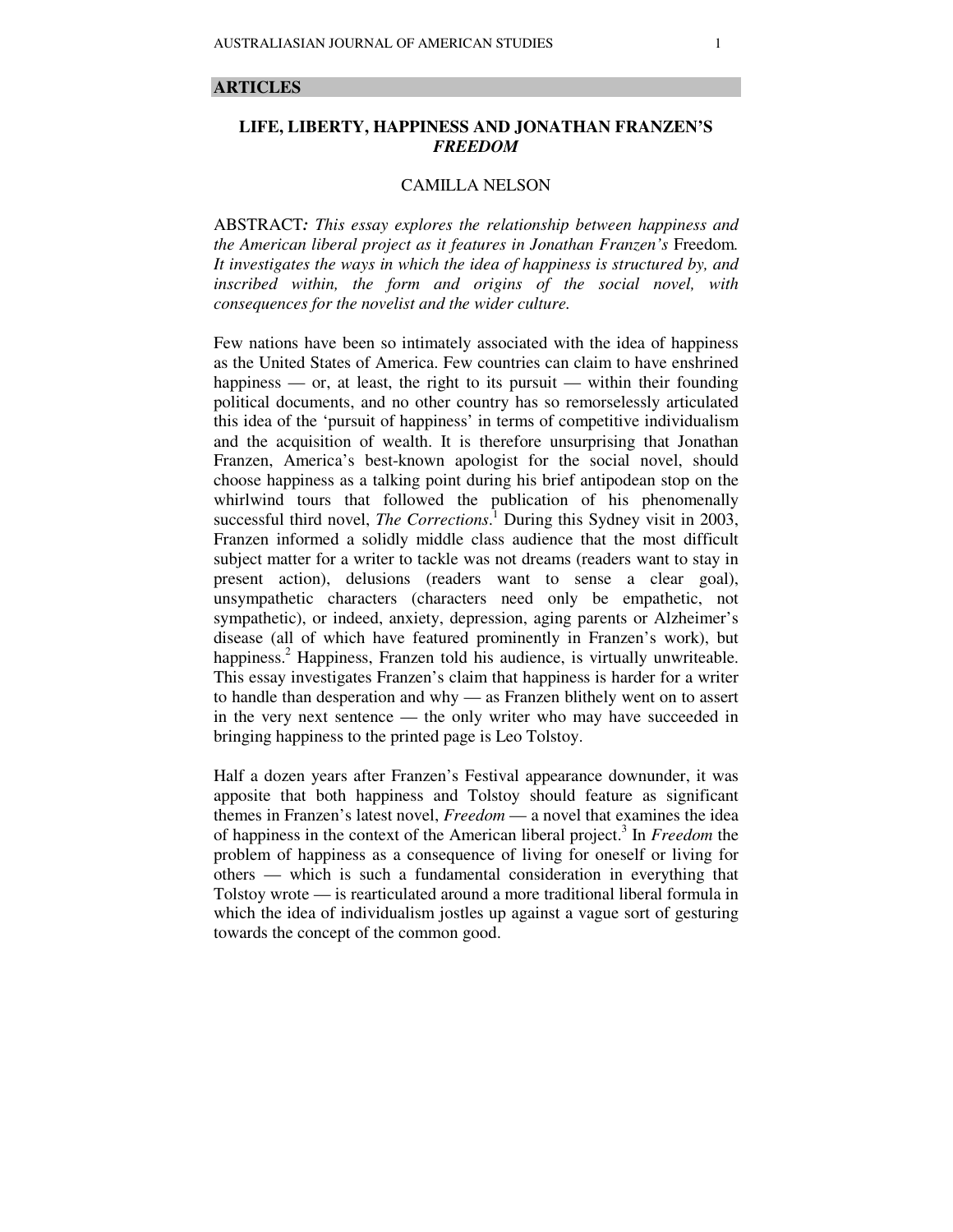There is a scene in *Freedom* when Joey Berglund walks into his dormitory at college to find his friend Jonathan reading John Stuart Mill. The allusion to Mill invites the reader to speculate that it is Mill's work that is at the centre of the novel's concerns — and indeed, Mill's brand of liberal individualism is not a bad lens through which the meaning of the novel can be viewed. In the late eighteenth century, British utilitarianism grounded ethics in self-interest. According to Jeremy Bentham and James Mill (father to John Stuart), people act purely in their self-interest and the goal to which self-interest aspires is happiness. The proper goal of conduct is therefore to maximize pleasure and minimize pain. This is what Bentham called the principle of utility, 'that principle which approves or disapproves of every action whatsoever, according to the tendency which it appears to have to augment or diminish the happiness of the party whose interest is in question.<sup>4</sup> Bentham and James Mill were political progressives in their day, and their ambition to ameliorate the existence of all human beings perhaps disguised — for a time, at least — the fact that utility and self-interest might not be all there is to the common good or indeed all there is to happiness. According to Bentham, ethical conduct is ultimately defined as that which produces the greatest happiness for the greatest number. This ready equation of goodness, pleasure and happiness flew in the face of ideas that had been of concern to philosophers since Aristotle argued that a person is not made happy by fleeting pleasures, but by fulfillment stemming from meaning and purpose.<sup>5</sup>

Immanuel Kant, for example, in a strident critique of the utilitarian tradition argued, 'This principle of one's own happiness bases morality upon incentives that undermine rather than establish it, and that totally destroy its sublimity, in as much as motives to virtue are put in the same class as motives to vice and in as much as such incentives merely teach one to become better at calculation, while the specific difference between virtue and vice is obliterated.<sup>'6</sup> Indeed, there is a strong contrary tradition in eighteenth and nineteenth century German neo-humanist philosophy, running through Kant and Hegel to materialist philosophers such as Karl  $Max$  — the later famously arguing that happiness is a type of selfrealization or self-actualization brought about by meaningful work. Marx also attacks Bentham, arguing that 'With the driest naiveté he takes the modern shopkeeper, especially the English shopkeeper, as the normal man. Whatever is useful to this queer normal man, and to his world, is absolutely useful. This yard-measure, then, he applies to past, present, and future … With such rubbish has the brave fellow, with his motto, 'nulla dies sine line!' piled up mountains of books.'<sup>7</sup> According to Marx, Bentham was historically specific and 'could only have been manufactured in England.'<sup>8</sup> Nietzsche on some levels appeared to agree. 'Man does not strive after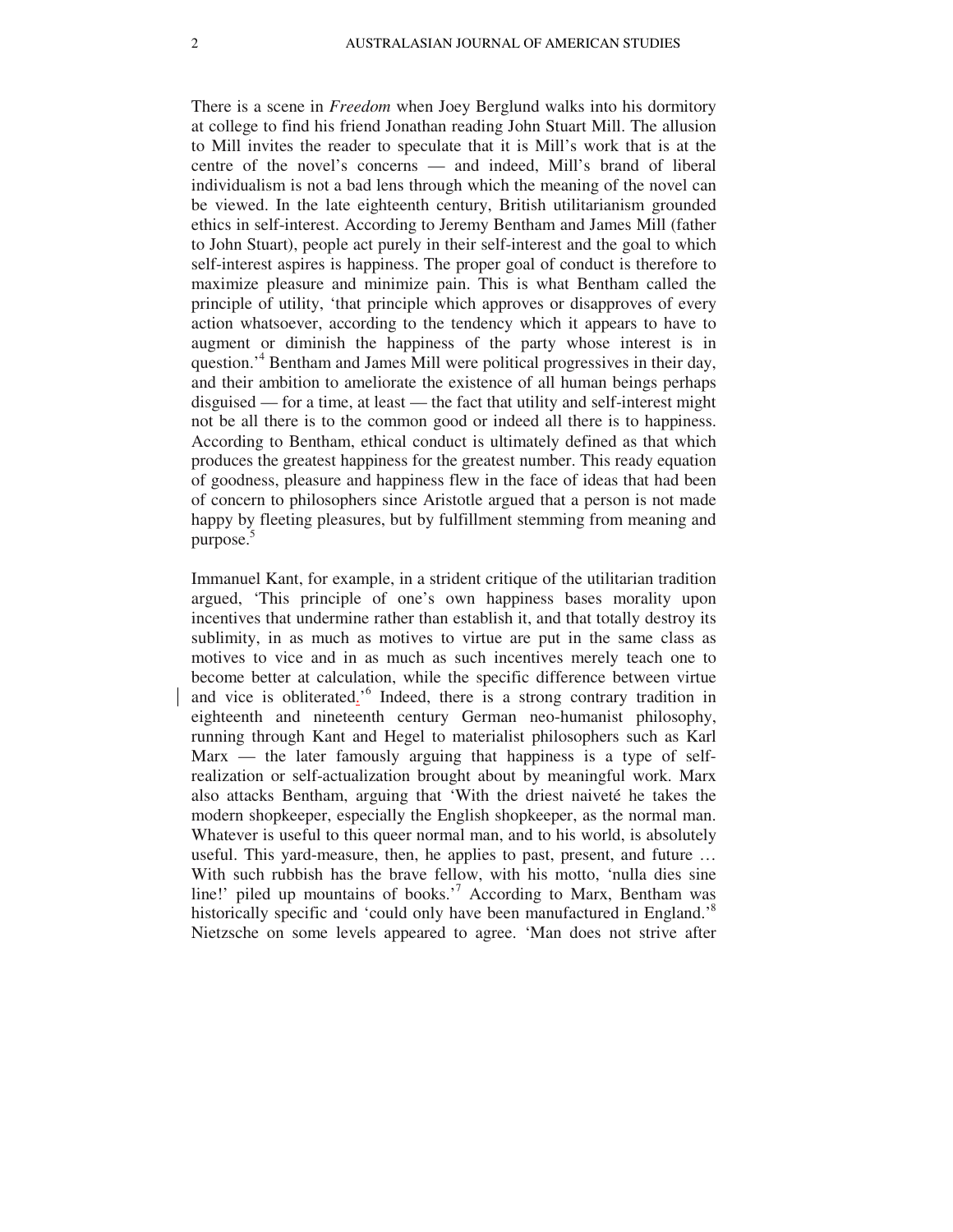## happiness,' he famously wrote, 'only the Englishman does.'<sup>9</sup>

Nevertheless, the dominant structure of popular understandings of happiness in the Anglophone world remains broadly utilitarian — and the English definition of happiness has been particularly influential in literature. In terms of narrative, it corresponds with the traditional nineteenth century plot in which individual self-interests come into conflict with one another and obstacles accumulate, reaching a crisis followed by a resolution in which happiness is distributed to the virtuous in the form of marriage and more particularly — especially in writers such as Charles Dickens — in the guise of wealth. In the sense of a writer's craft this is what makes happiness as an extended dramatic narrative impossible, as Franzen, though perhaps for different reasons, alleged. Happiness is not action, but resolution. Happiness is not plot, but payoff after the set-up of the plot. Moreover, if self-interest guides action, it might even be speculated that self-interested action in the novel generally takes the form of self-help. Hence, the dependence of the traditional plot on motivated, goal-orientated action — characters must shape the plot through their own efforts, or readers will feel disappointed. In *Freedom*, this structural problem rapidly transforms into a vision of the world in which all happiness exists at the cost of others' happiness, and all freedom exists at the cost of others' freedom.

Of course it is John Stuart Mill, rather than Bentham, who is invoked in *Freedom*. And though Mill's work wholeheartedly defends Bentham's ideas — that 'happiness is intended pleasure, and the absence of pain', that 'actions are right in proportion as they tend to promote happiness, wrong as they tend to produce the reverse of happiness<sup>',10</sup> that 'the great majority of good actions are intended, not for the benefit of the world, but for that of individuals, of which the good of the world is made up; and the thoughts of the most virtuous man need not on these occasions travel beyond the particular person concerned', that there is no need for people to 'fix their minds upon so wide a generality as the world, or society at  $\text{large}^{11}$  — he also introduces a number of interesting modifications to the utilitarian formula. Mill argues, for example, that happiness is different to a 'continuity of highly pleasurable excitement'. He argues that the happiness of the ancients 'was not a life of rapture; but moments of such, in an existence made up of few and transitory pains, many and varied pleasures, with a decided predominance of the active over the passive, and having as the foundation of the whole, not to expect more from life than it is capable of bestowing'.<sup>12</sup> Happiness, for Mill, consists therefore of pleasures, pains, activities, and the dignity to be gained from he calls 'mental culture'.<sup>13</sup> Placing to one side the stuffiness that values 'high' or 'mental' culture over what Mill calls 'low' pleasures (an educated middle class prejudice that is even to be found in Marx), the central question becomes one about what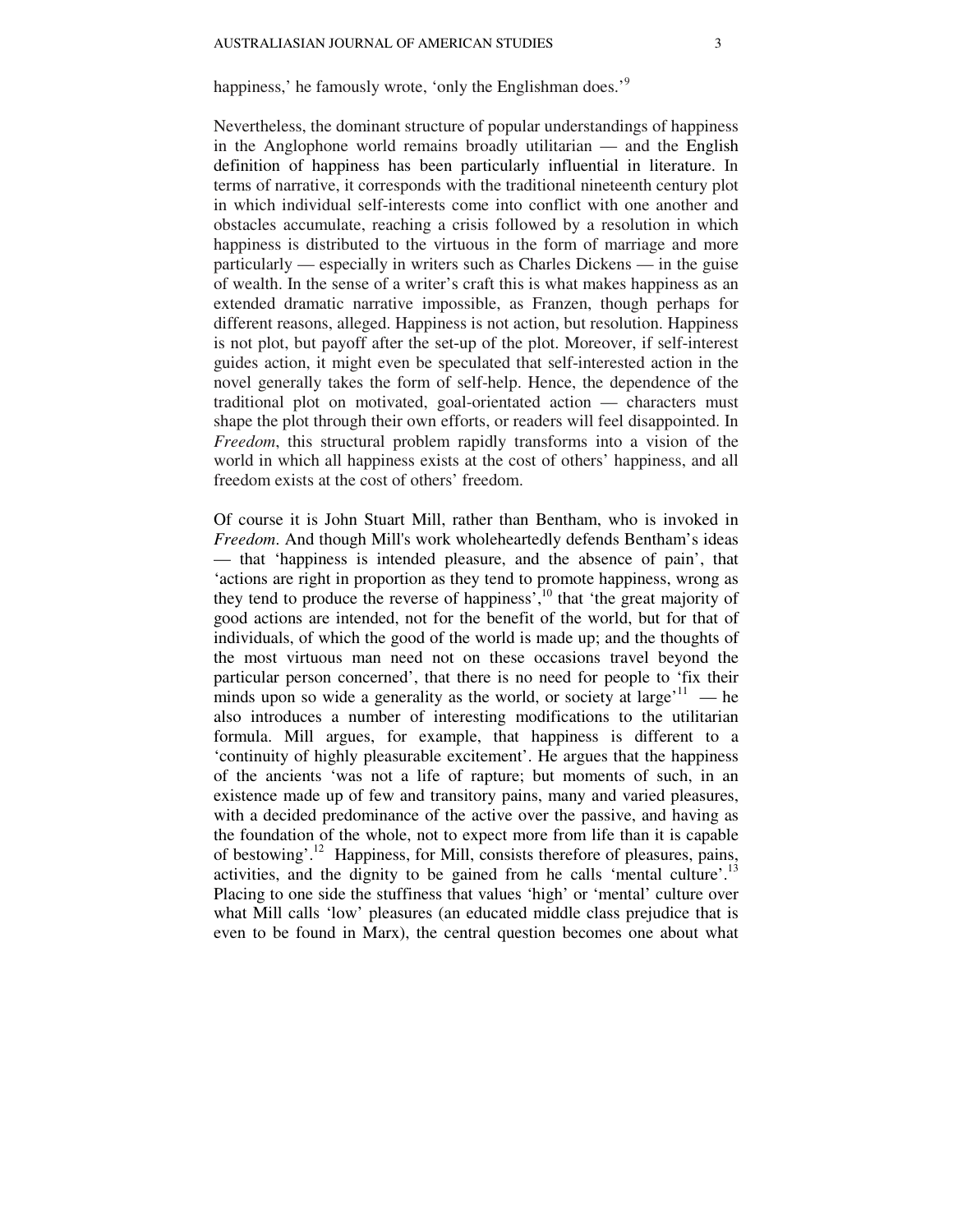'manner of existence' is worth having.<sup>14</sup> Mill, however, does not modify the utilitarian emphasis on pleasure. The ancient conception of happiness — the eudemonia of Aristotle, for example — that places overwhelming emphasis on correct activity is too alienating for Mill. He famously articulates the reasoning for this decision in his autobiography, in which Mill recollects a bout of depression occasioned by a childhood deprived of pleasures, about which he points out that a human being might act correctly yet still feel like 'a stock or a stone.'<sup>15</sup> In short, Mill's position is not a simple hedonistic one. He does not equate happiness with pleasure, as Bentham does, but he is also not austere. Rather, Mill points to the deep need that human beings have of feeling comforted — he is fundamentally an individualist, but he also recognizes the need to escape the terrifying idea of being alone, or, at least, of being alone without any inner emotional strength or resources to draw upon. Just as Mill suggests that the individual might turn to literature for comfort (in the case of Mill's psychological crisis, it was Wordsworth), so too does Franzen argue that 'the first lesson reading teaches is how to be alone.'<sup>16</sup>

The fact that *Freedom* is fundamentally a novel about happiness might easily escape some readers, not only because Franzen's characters are commonly found reaching for the whisky and Zoloft, but also because hovering at the edges of the author's own celebrity image is the ever-present suspicion that Franzen himself — like the characters he so artfully creates — is something of an egotist. 'He is not a masochist,' wrote James Wolcott in a not untypical review of Franzen's essay collection *How to be Alone*, 'he is a shrewd passive aggressive … courting sympathy by constantly telling us where it hurts and fastening reader interest on himself, regardless of the issue or controversy. No matter what is flying around Franzen, the softfocus lens is always on him.'<sup>17</sup> Such is the power of the author's image that it is difficult to prevent it from framing the meaning of the texts, with even the best of critics repeatedly reading the novels in relation to the image of the author as 'a conflicted white male liberal,'<sup>18</sup> for example, who is, to take another example, 'afflicted by a strange lack of awareness' about the world and the place of his novels within that world.<sup>19</sup> Of course, Franzen the celebrity relentlessly styles himself as a relic from a more literary — if less literate — age. His essays of the 1990s and 2000s repeatedly allude to the outmodedness of the novel form — we live, argues Franzen, in the twilight of the written word. In the essays, the author's solitude, and, indeed, the essential loneliness that characterizes his implied reader is constantly represented as heroic. The author's interiority, his 'angry' moods<sup>20</sup> and 'lonely' feelings,<sup>21</sup> are repeatedly represented as if they provided a kind of unmediated access to the body politic; personal feelings relentlessly appear as indicators of social progress, or more often — especially in the face of the 'electronic apotheosis of mass culture'<sup>22</sup> — of social perdition.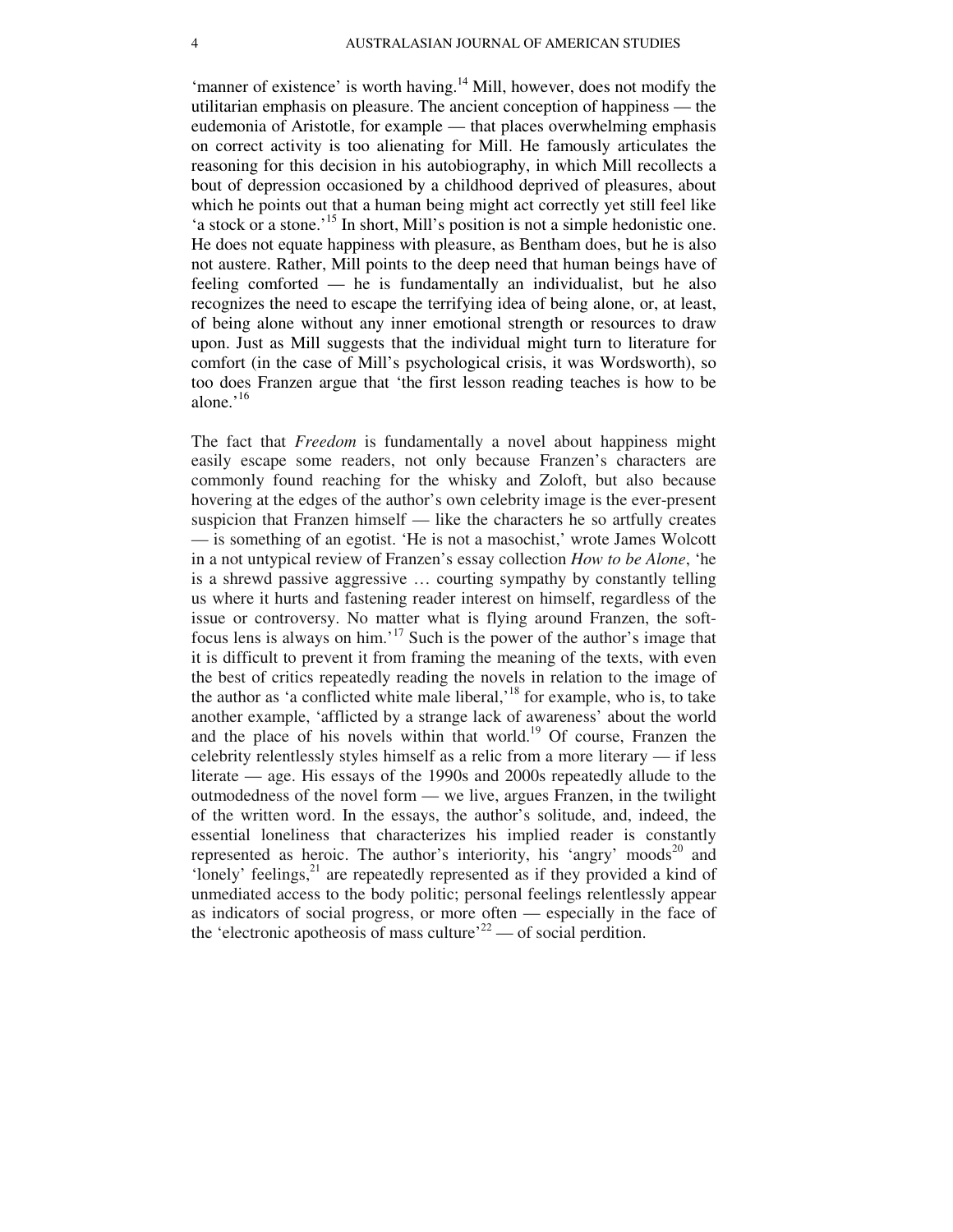Stephen Burn, in his study of Franzen's novels, cuts against this idea that the author persona embodied in the essays provides the keys to the author's fiction, situating the novels, and the *Corrections* in particular, as part of a wider reaction against the alleged self-absorption that marks the end of the postmodern era. He argues that the *Corrections* is a novel that 'more obviously' addresses the 'idea of a real world beyond the problems raised by non-referential systems of discourse.'<sup>23</sup> However, a reception-based analysis would suggest that the essays form an important set of paratexts that effectively frame the ways in which Franzen's work is regularly being read, and that an exploration of the ways in which a text circulates in culture is for many critics a lucid and satisfying line of inquiry. It is for this reason, perhaps, that for critics influenced by post-structural theorists such as Roland Barthes, Edward Said or D.A. Miller, who argued that the widescreen social novel of the nineteenth century was instrumental in fostering the confidence with which the middle classes foisted their moral identity onto the rest of society, not to mention the colonised world, Franzen's most recent work possibly represents the western imperial project come back to life. $24$  In a more limited sense, in so far as the theme of happiness is concerned, it is merely worrying that the texts do not seem to make it clear that there is, as the modern proverb goes, a deal of difference between *being* good and *feeling* good.

*Freedom* is a story about the disintegrating marriage of the Berglunds, a middleclass couple similar in type to the Lamberts who featured in *The Corrections*. Walter Berglund is a lawyer turned environmental activist, who is married to Patty, an occasionally alcoholic stay-at-home mum. Their marital relationship is complicated by the presence of Walter's oldest friend, the punk rocker Richard Katz, who has been the object of Patty's erotic fantasies since her days as a college basketball star. Franzen has never been afraid to float a theme with the candor of a television commercial. In *Freedom* the title of the novel — which appears in an aptly cinematic typeface on the cover of most editions — draws attention to the novel's central idea, which is to juxtapose the liberal principle of abstract freedom with the messy reality of life. It is an excess of freedom, accompanied by an excess of affluence, which causes the novel's characters to lurch between anger and desperation. Patty slashes the tyres of her neighbours' SUV in retaliation against their house extension, and eventually has an affair with Katz, whose worst-selling album is — of course — entitled *Insanely*  Happy.<sup>25</sup> Walter is obsessed with apocalyptic scenarios about the overpopulation of the planet, and embroiled in bizarre financial schemes to save a *non*-endangered songbird called the Cerulean Warbler. Jessica, the Berglunds' oldest child, is better than good, a fact to which Patty seems to be oblivious. Patty is besotted with Joey, her black sheep Republican son,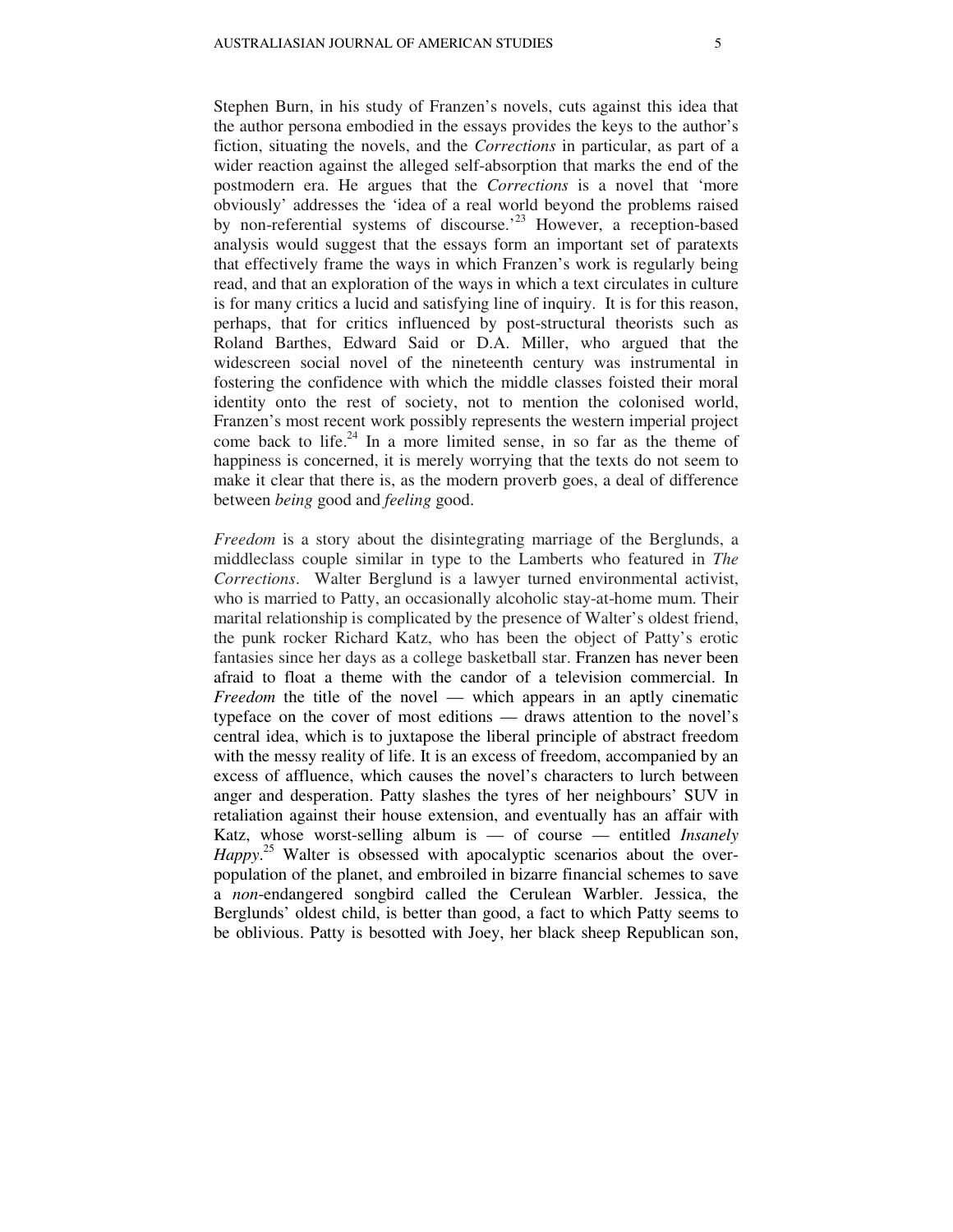who ends up selling faulty military hardware to the US forces in Iraq. Joey's girlfriend Connie self harms in order to express her love for her would-be husband. Joey marries Connie, then following an adulterous affair, searches through his own turds — a literal image — to find his wedding ring. Sundry other motifs and metaphors link the characters' lives to the novel's themes, working together to highlight the fact that all the characters in the novel are on a voyage of discovery to find out what it means to be a 'deeply unhappy person'.<sup>26</sup> Nevertheless, it is not the happiness, but the suffering that the characters inflict on those who are nearest to them that gives the novel its dimension and power. Far from being models of happiness, the characters willfully destroy their own happiness and the happiness of others. 'There's a kind of happiness in unhappiness,' the narrator argues, $^{27}$  not in any quietist way, but in order to point out that it is the characters capacity for endless self-absorption that is so deeply wrong with the that world he portrays.

The theme of self-absorption continues with the use of environmentalism as a device to describe how far the characters' self-interests clash with the selfinterests of others. Walter takes a job with a resources entrepreneur, who is intent on establishing a chain of bird sanctuaries for the Cerulean Warbler, that would encompass wildlife reserves reaching from somewhere near Alaska in the North to Patagonia in South America. Of course, it is not only the fate of the songbird but the whole of American society that riles Walter, who soon becomes an 'angry crank'.<sup>28</sup> 'This fragmentation,' he cries, in a televised rant to disenfranchised Appalachian farmers about overconsumption, SUVs and urban sprawl, 'it's like the Internet or cable TV there's never any center, there's no communal agreement, there's just a trillion little bits of distracting noise. We can never sit down and have any kind of sustained conversation, it's all just cheap trash and shitty development'.<sup>29</sup> This lack of regard for the common good is also presented historically, as an integral part of the American national story. Walter's father, who emigrated from the old world, is represented as just 'another data point in the American experiment of self government, an experiment statistically skewed from the outset, because it wasn't the people with sociable genes who fled the crowded old world for the new continent; it was the people who didn't get along well with others'.<sup>30</sup> The brutality of the social satire resides in the price to be exacted for the Cerulean sanctuaries. Walter's employer intends to pay for the reserves by selling coal rights for mountain top removal, or 'MTR' — literally blasting the tops off mountains — turning wilderness into wasteland, which, Walter attempts to argue, can be scientifically reclaimed. The final irony is that the plan to save the songbird eventually includes a deal that will rehouse Appalachian farmers in suburban luxury of the sort that Walter riles against, complete with jobs in the armaments industry, making bombs for American President George Bush to dump on Iraq.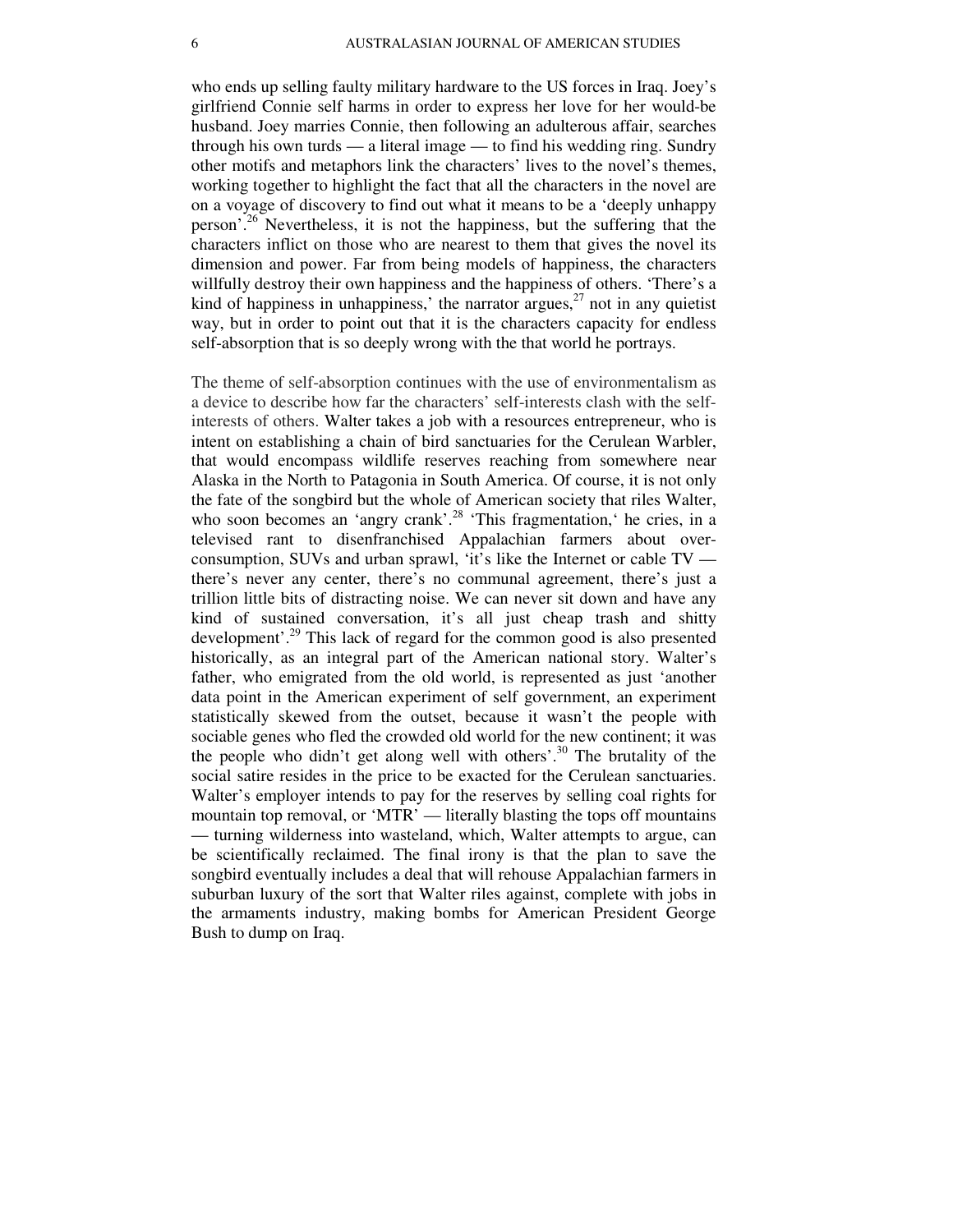Indeed, George Bush broods over the novel like a menacing Public Enemy Number One. He serves as a figure that tethers the moral anarchy of the fictional world to the larger American experience, and particularly to the peculiarly American construction of individualism, happiness and freedom. Various alternatives to the ideology of individualism are explored in the novel. Patty is the perhaps only character who possesses the gift of community building, whether as the dangerously fond mother of her children, or cake-baking neighbour. Patty, for all her many faults, appears to have the greatest ability to get along with other people. The Berglund family starts out in the novel picket-fence perfect then falls apart largely because Patty loses her capacity to mediate between herself, members of the family, and other people. Order is only restored when Patty manages to find a shaky new foundation for her life, bringing a sense of healing to her fragmented family.

Patty, however, is a long way short of a solution to the novel's political dilemmas. In reality, it is middle class affluence and Walter's indulgence that has made her role as a stay-at-home mother viable. There is also a terrible sense that, as a young woman, Patty seemed to be using marriage and motherhood as an excuse to hide from the world's grim reality. Nevertheless, at the end of the novel, it is Patty who heals the rift between Walter and the residents of the lakeside housing estate that has grown up around the old family holiday home where Walter has taken refuge following the breakdown of their marriage — particularly the family whose Cerulean songbird-eating cat Walter had earlier kidnapped and dropped off at the city pound. Patty bakes cookies, gives barbeques, brings Christmas gifts, and admires the multiple offending cats that have been bought to replace the old one. At this point in the novel, Patty has also begun to resume her role in her children's lives, relationships previously attenuated by parental self-absorption. In Jessica's life Patty does this — paradoxically — by remaining distant, restraining herself from commenting on the catastrophic drummer boyfriend or the windy-worded blog posts, by giving her daughter the space to make her own mistakes.

In contrast to the practical forms of benevolence that Patty represents, Walter's good causes are so abstract that they baffle and bewilder the reader. The novel's comedy resides in the fact that the schemes of Walter's philanthropic employer obviously create more harm than good. It is therefore not surprising that Walter's good causes are seen to arise from his own repressed anger and latent egoism. Walter himself partly realizes this. 'He was aware of the intimate connection between anger and depression, aware that it was mentally unhealthy to be exclusively obsessed with apocalyptic scenarios, aware of how, in his case, obsession was feeding off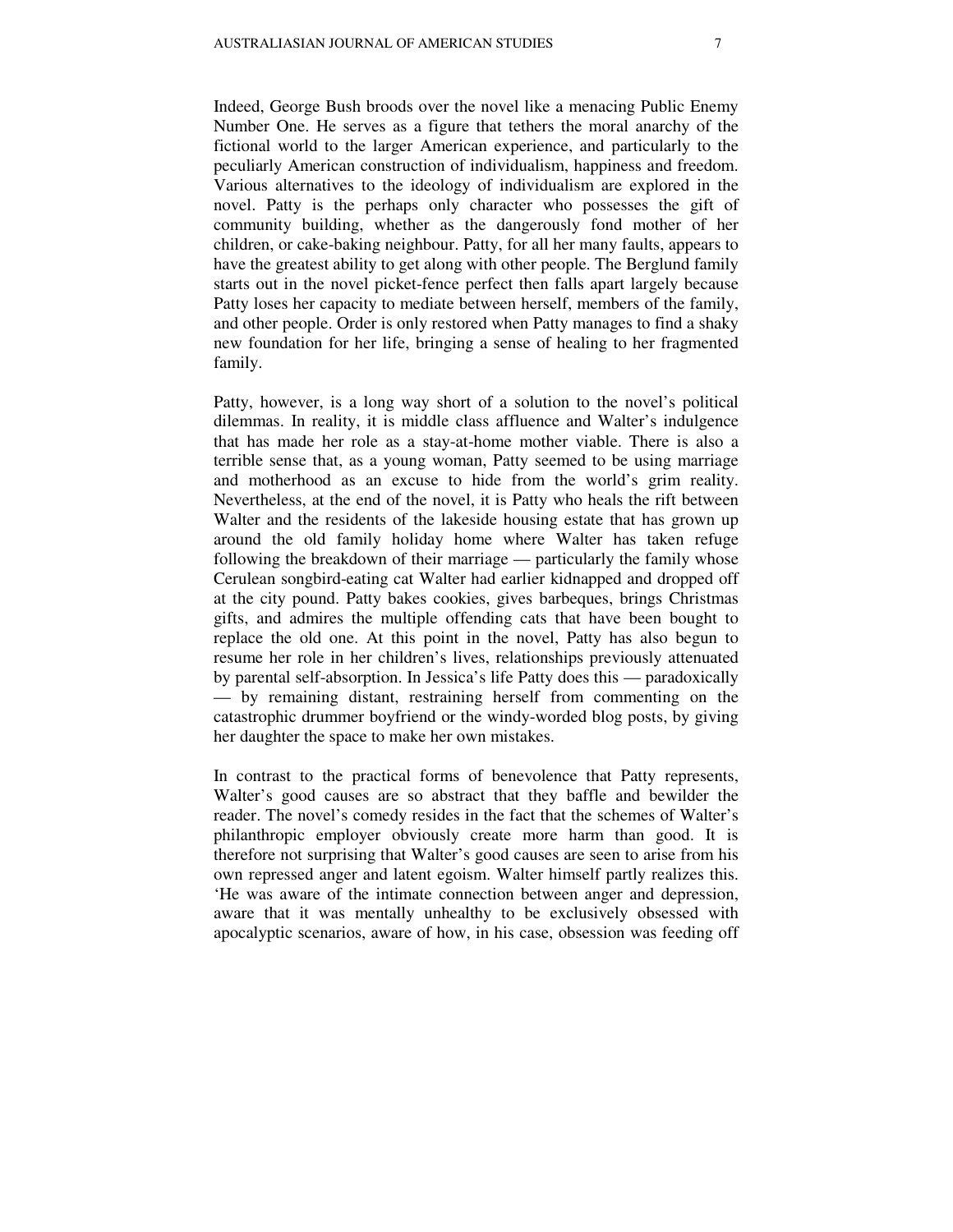frustration'.<sup>31</sup> It is almost a relief when Walter is upbraided by his politically more palatable daughter Jessica, who alerts him to the unsavory class aspects of his anger — pointing out the reasons why Walter's televised rant to the impoverished farmers falls a long way short of being politically acceptable. Jessica too, is morally textured. Her wish to appear politically and culturally sensitive results in her asking Lalitha, Walter's Bengali assistant, to cook an Indian meal, only to be rebuffed by Lalitha's assertion that she doesn't cook. Jessica's ethical system is derived from textbooks, or so the novel seems to argue. Just like the windy-worded blog posts, her ideals are so many words. Jessica, like her father, lacks experience.

Nevertheless, it is Jessica who points out to Patty that the crux of her misery derives from the fact that she lacks activity. Earlier, the reader is told, 'By almost any standard, [Patty] led a luxurious life. She had all day every day to figure out some decent and satisfying way to live, and yet all she ever seemed to get for all her choices and all her freedom was more miserable'.<sup>32</sup> Following the breakdown of her marriage, Patty finds new meaning in life by working as a teacher's aid in a private school. 'Almost every day of the school year, after class, for a few hours, she gets to disappear and forget herself, and be one of the girls again, be wedded by love to the cause of winning games and yearn pure heartedly for her players to succeed'.<sup>33</sup> The reader is told, 'A universe that permits her to do this, at this relatively late point in her life, in spite of her not having been the best person, cannot be a wholly cruel one'.<sup>34</sup> Patty, the former college basketball star, is a team player, but she can only cheer for her own team. She tries to fill her empty summers when the school where she works is out by volunteering for the city parks, and working outdoors with disadvantaged kids, but finds 'she needs a real team, her own team, to discipline and focus on winning'.<sup>35</sup> The point here is that Patty's benevolence starts with her family — her team and doesn't really extend much beyond it. Hence, there is ultimately not much difference between Patty and the families with the bird-eating cats on the housing estate at the novel's conclusion — each family looks out for itself, each team competes against the other, each cat pounces on the Cerulean songbird.

Despite the tantalizing reference to Mill, the most ubiquitous allusion to happiness in *Freedom* is to the very different — and fundamentally communitarian — perspective of Tolstoy. In particular, Patty, during a pivotal crisis concerning her affair with Richard Katz, is both led astray and arguably saved — by reading *War and Peace*. It would not be an exaggeration to argue that the whole of Tolstoy's work is centrally concerned with happiness. His characters speak incessantly about happiness. 'I have lived much and now I think I know what is needed for happiness,' says Sergey in *Family Happiness*. <sup>36</sup> 'Happiness lies in living for other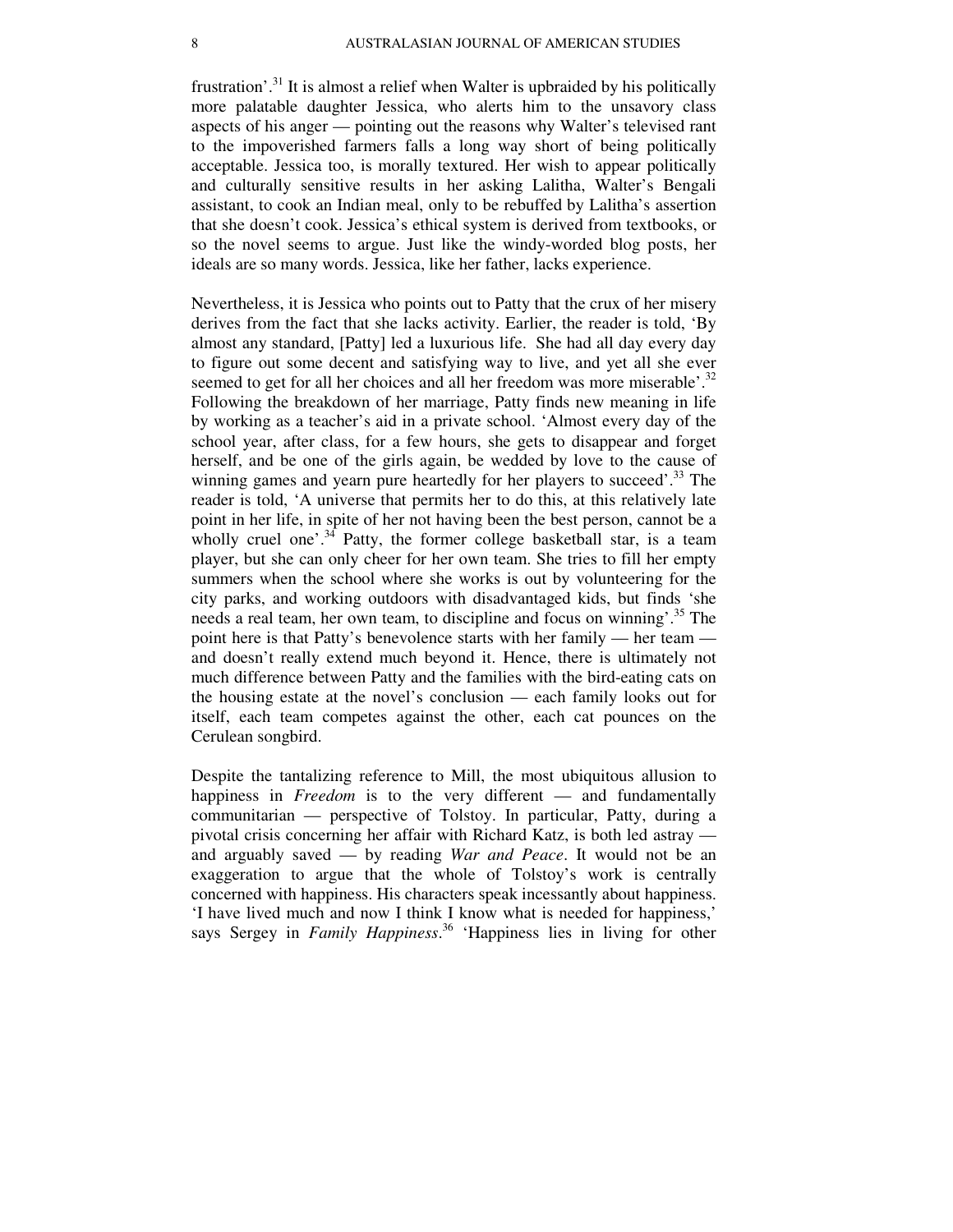people,' says Olenin in *The Cossacks*. <sup>37</sup> 'My vocation is to be happy with another kind of happiness, the happiness of love and self sacrifice,' says Princess Marya in *War and Peace*. <sup>38</sup> 'I can do good, but to cancel injustice is the greatest happiness,' thinks Nicholay in the same work. $39$  'They haven't an idea of what happiness is!' says Vronsky in *Anna Karenina*.<sup>40</sup> And then, of course, there is Anna herself — 'If ever at any moment she had been asked what she was thinking of, she could have answered truly: of the same thing, of her happiness and her unhappiness.<sup>41</sup>

Like Franzen, Tolstoy is constantly aware of the tension between freedom and happiness. Tolstoy is continually at pains to demonstrate that freedom is something that diminishes the more a character is entangled in the affairs of another, but he also makes it clear that this is because individual and collective senses of freedom and happiness are tied together. Levin, while contemplating his impending marriage to Kitty in *Anna Karenina*, for example, thinks about his potential loss of freedom. 'Freedom? Why freedom? Happiness is only in loving and desiring, thinking her desires, her thoughts — that is, no freedom at all — that's what happiness is!'.<sup>42</sup> Of course, it is not always that simple. In *War and Peace*, Andrey believes he has found happiness in confining his interests to those, like his family, who are similar in nature to himself. Pierre thinks he has found the secret of happiness in living for others. He enthuses about the great chain of being as a figure for community that leads him to a decision to set his serfs free. But Andrey makes it clear that Pierre's serfs have suffered from his inattention to the economic details of their freedom.

It is only on the surface of Franzen's text that that the illusion can be sustained that *Freedom* is telling its reader something similar to Tolstoy. Of course, there are things that are uncomfortable in Tolstoy from a twentyfirst century perspective. Tolstoy's male protagonists are pure, hard, and upright — and they pontificate horribly upon the souls of their wives. However, his idea of happiness derives from a communitarian social justice perspective. He argues that freedom recklessly spent on the self is utterly meaningless, and that the conflict between freedom and happiness is mostly contrived. Towards the end of *War and Peace*, for example, Pierre is awakened through his experience in French captivity. 'Pierre learned not through his intellect, but through his whole being, through life, that man is created for happiness, that happiness lies in himself, in the satisfaction of his natural human cravings; that all unhappiness is due, not to lack of what is needful, but to superfluity.<sup>43</sup> Pierre also learned, '... that there is nothing terrible to be dreaded in the world. He had learned that just as there is no position in the world in which a man can be happy and perfectly free, so too there is no position in which he need be unhappy and in bondage. He had found out that there is a limit to suffering and a limit to freedom, and that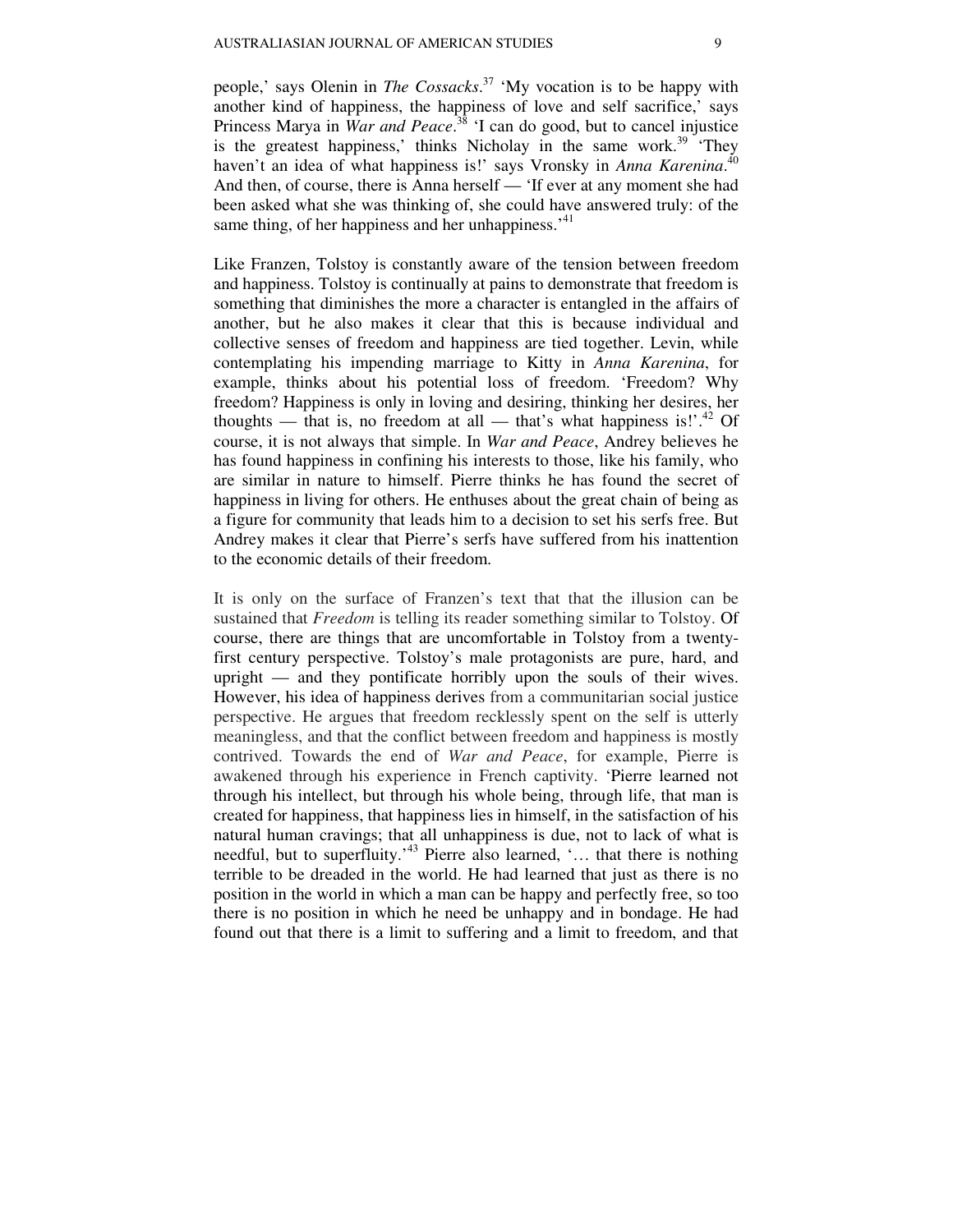that limit is very soon reached'.<sup>44</sup>

Pierre's earlier embrace of ideas such as 'greatness' in the style of Thomas Carlyle — the idea that heroes are the creative force of history — merely resulted in a disengagement from life, a loss of purpose. In rejecting such abstractions Pierre does not reject life or resign himself to suffering, but rather embraces life. He begins to engage not with the world as an abstract idea, but with the singularity of lived human experience. He engages not with the world as it should be, but with the world as it (apparently, or as Tolstoy would have us believe actually) is. Hence, during the journey from Orel to Moscow following his recovery from the illness that followed his release from captivity, Pierre reflects, 'All the people he saw — the driver, the overseer of the posting station, the peasants on the road, or in the village — all had a new significance for him. The presence and observations of [his companion], who was continually deploring the poverty and ignorance and backwardness of Russia, compared with Europe, only heightened Pierre's pleasure in it. Where [his companion] saw deadness, Pierre saw the extraordinary mighty force of vitality, the force that sustained the life of that homogenous, original, and unique people over that immense expanse of snow $\cdot$ .<sup>45</sup>

Pierre's acceptance of the world is not about abnegation or resignation to his own or other people's suffering (the reader need only recollect that Pierre ends *War and Peace* by plotting the Decembrist uprising). Pierre later recollects that in this period of 'happy insanity' he was 'not so mad then as I seemed. On the contrary, I was cleverer and had more insight then than at any time, and I understood everything worth understanding in life, because … I was happy'.<sup>46</sup> He reflects that his 'madness showed itself in his not waiting, as in old days, for those personal grounds, which he had called good qualities in people, in order to love them; but as love was brimming over in his heart he loved men without cause, and so never failed to discover incontestable reasons that made them worth loving'.<sup>47</sup> This is perhaps one of Tolstoy's most powerful and perturbing arguments. It is only by paying attention to the world as it is, and to people as they are, that a truly ethical — and therefore happy — engagement with the world becomes possible.

Franzen's characters are admittedly not as spiritually ambitious as Tolstoy's. They live in an age of ennui occasioned by a pervasive belief in the reality of cultural decline. There are numerous disquieting questions almost casually thrown in at the end of the book. Walter's estranged brother Mitch suddenly appears. He is homeless, but Walter neglects to take him in. The families on the housing estate that has been encroaching on Walter's refuge begin to fall victim to the economic bust, but they too remain distant in their suffering. In the novel's final irony, the family holiday house is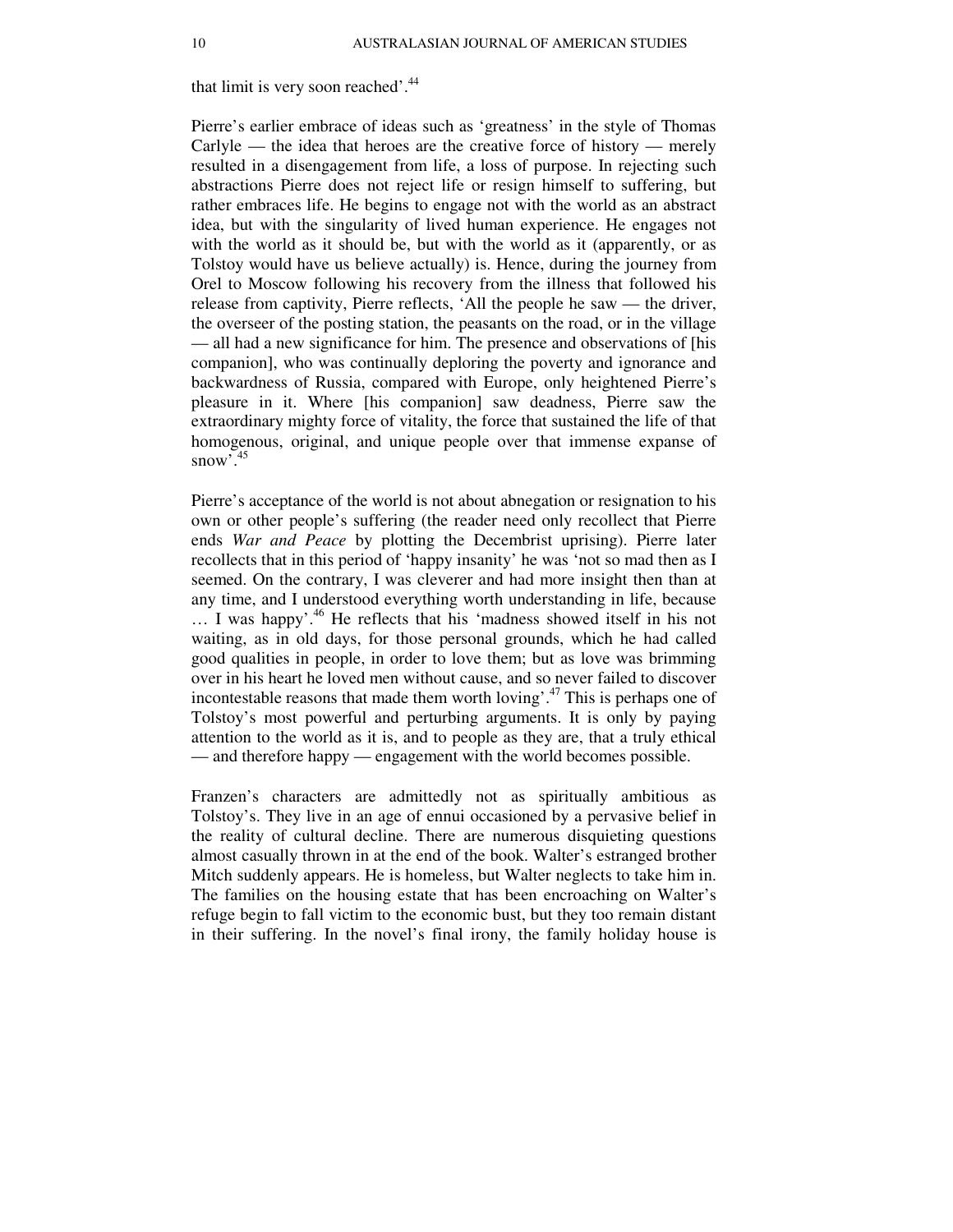turned into a sanctuary for the Cerulean songbird and the reader is forced to see, if they have not already seen, that the freedom of the songbird — America's freedom — has only been obtained by the imposition of violence on the rest of the planet. Walter eventually relinquishes his grand political delusions, but neither he nor indeed Patty appears to have progressed politically or as human beings. They simply act out the same delusions on a smaller, less damaging scale — but owing to the force of the plot's resolution the inattentive reader may not notice. Franzen attacks the pretensions behind the murderous ironies of the Bush years — of 'Operation Iraqi Freedom' and 'Operation Enduring Freedom' — but his characters ultimately retreat into the same insular middle class docility that gave rise to such delusions. This could be interpreted as a satirical comment on America's path to political and social perdition, except that at the end of the novel all the happiness gets distributed in line with the most traditional utilitarian plot. The former arms dealer Joey seems to get the largest share (through his own 'self reliance,' of course), and though Patty has lost the unquestioning love of her family she also gains thousands from the sale of her grandfather's New Jersey estate. There is a moment in *Anna Karenina* when Anna is forced to leave off reading an English novel just as the hero was 'almost reaching his English happiness,<sup>48</sup> which Tolstoy specifies as comprising a baronetcy and a landed estate. *Freedom* is a little like Anna's English novel. It contains less of Tolstoy, and, well, more of Charles Dickens.

#### **NOTES**

 $\overline{a}$ 

(London: Penguin, [1781] 2004), 65.

<sup>&</sup>lt;sup>1</sup> Jonathan Franzen, *The Corrections* (New York: Farrar, Straus and Giroux, 2001).

<sup>&</sup>lt;sup>2</sup> Jonathan Franzen, "In Conversation with Malcolm Knox," Sydney Writers' Festival, Recital Hall, 2003.

<sup>3</sup> Jonathan Franzen, *Freedom* (New York: Picador/Farrar, Straus and Giroux, 2010). 4 Jeremy Bentham, "Of the Principle of Utility," in *Utilitarianism and Other Essays*

<sup>5</sup> Aristotle, *The Nicomachean Ethics,* trans J.K.A. Thompson and Hugh Tredinnick (London: Penguin, [c 332 BC] 2004).

<sup>6</sup> Immanuel Kant, *Grounding for the Metaphysics of Morals*, trans James Wesley Ellington (Indianapolis: Hackett [1785] 1993), 46.

<sup>7</sup> Karl Marx, *Capital: Volume 1,* trans Ben Fowkes (London: Penguin ([1867] 1990) ff. 758- 9.

<sup>8</sup> Marx, *Capital*, 758.

<sup>9</sup> Frederich Nietzsche, ([1888] 1990) *Twilight of the Idols*, in *Twilight of the Idols and the Anti Christ*, trans Michael Tanner (London: Penguin [1888] 1990), 33. <sup>10</sup> John Stuart Mill, ([1863] 2002) *Utilitarianism*, Dover, New York.

<sup>11</sup> Mill, *Utilitarianism*, 16.

<sup>12</sup> Mill, *Utilitarianism*, 11.

<sup>13</sup> Mill, *Utilitarianism*, 12.

<sup>14</sup> Mill, *Utilitarianism*, 7.